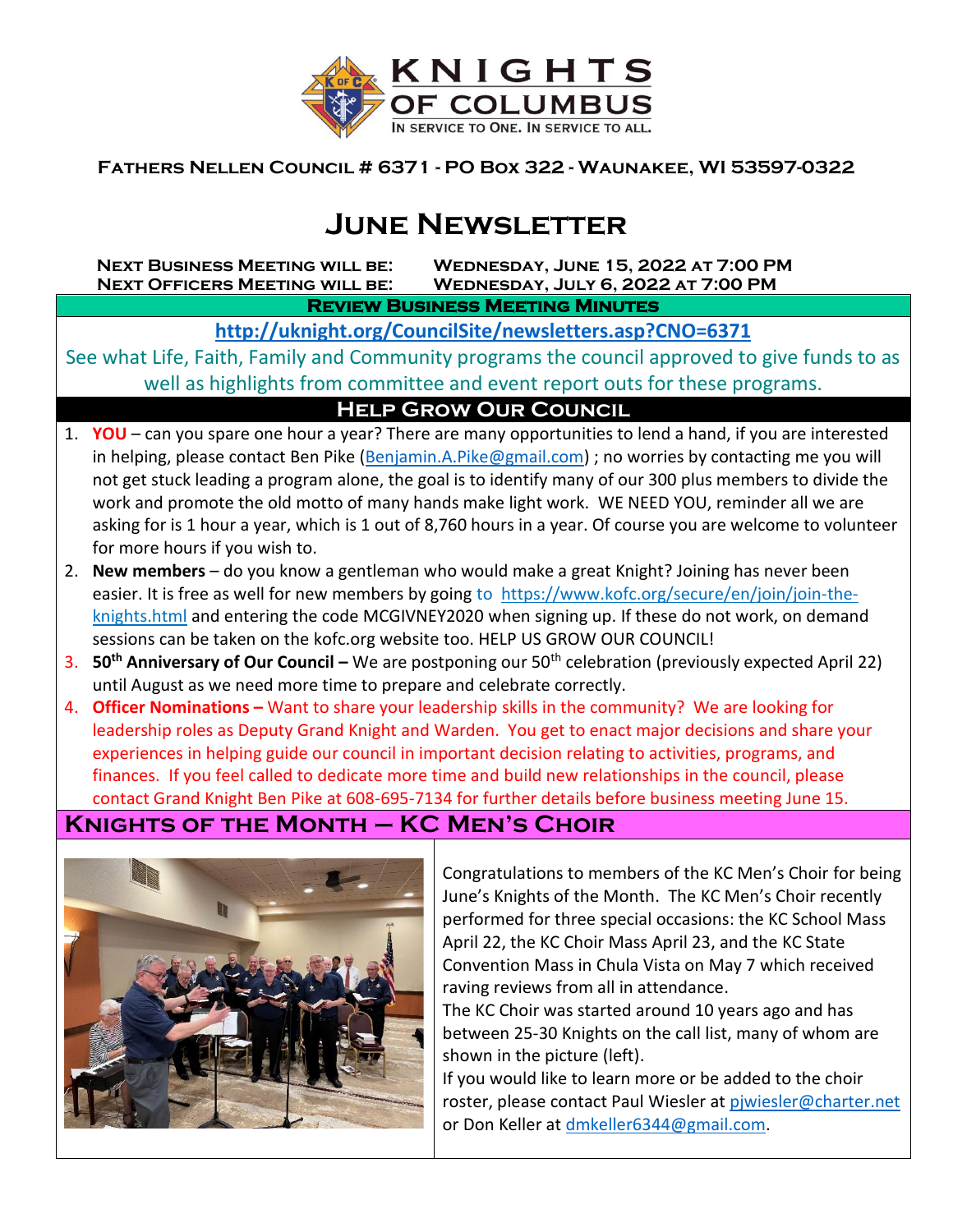#### **LIFE**

- **Continued Prayers to end abortion.**
- **Network for support** The Bishop gave a foresight of Roe v. Wade being overturned in the near future, and we need to recognize the resources for mothers with troubled pregnancies.
- **Prayers for Dane County Board a recent** proposal passed for inclusion of abortion services to be included under "health care"

#### **family**

- **Congratulations 1st Communion Students –** Huge congratulations to all the students who received their  $1<sup>st</sup>$  communion over the last few weeks
- **Mother's Day Roses –** Thank you to all who helped with selling roses in the back of church during Mother's Day weekend of May 7/8. Proceeds donated to Women's Care Center (\$1720 total)
- **Graduating Senior Brunch –** Thank you for serving brunch in celebrating the graduating 2022 senior class

# $\rm{mm}$



- **COMMUNITY** • **Facebook** – Are you on the council's Facebook page ([https://www.facebook.com/WaunakeeWestport-](https://www.facebook.com/WaunakeeWestport-Knights-of-Columbus-132085603804533)[Knights-of-Columbus-132085603804533\)](https://www.facebook.com/WaunakeeWestport-Knights-of-Columbus-132085603804533). Our Facebook site can serve as a great tool to communicate. Like & follow us.
- **FlockNote –** If you have not heard of FlockNote, please learn more in the weekly bulletin or go to [http://stjb.org](http://stjb.org/) and follow the link and information how to create an online account and sign in. FlockNote is being used by the Diocese and Parish to communicate various events and needs and communications. Information on the Wednesday Taproom including menus can be found here as well as volunteering to help your neighbors or seeking assistance from these volunteers. Please consider utilizing FlockNote, there is even an APP for that.
- **Developmentally Disabled Fundraiser/ Tootsie Roll Drive –** Thank you for your support and donations in raising money for people with developmental disabilities. The money will be sent to organizations such as Wisconsin Badger Camp, Central Wisconsin Center for the Developmentally Disabled, and others. We are still totaling donations and will be making our contribution shortly.
- **5 th Monday –** We are going to give support to Porchlight and the Men's Homeless Shelter with financial contribution on May 30. After coming out of COVID, we will explore more opportunities to be more hands-on with this partnership.
- **St. John's Org Fair –** Please make sure to stop by and check out all the parish organizations in a convenient info gathering setting on Sunday, June 5 just outside St. John's Church. You are already a Knight, but you may find another organization to help support with your time, talent, or money.
- **St. John's Fest –** Let's enjoy the festivities at St. John's on June 17-18. Food, music, art, play houses, and bingo will be available. Sign up opportunities are available by contacting Kim Piazza at the parish office, [kpiazza@stjb.org.](mailto:kpiazza@stjb.org) If you have not picked up your (winning) raffle ticket, they are in an envelope in the back of St. John's church.
- **Waunafest 2022: July 28-31.** Please set your calendars as we will need volunteers for the food tent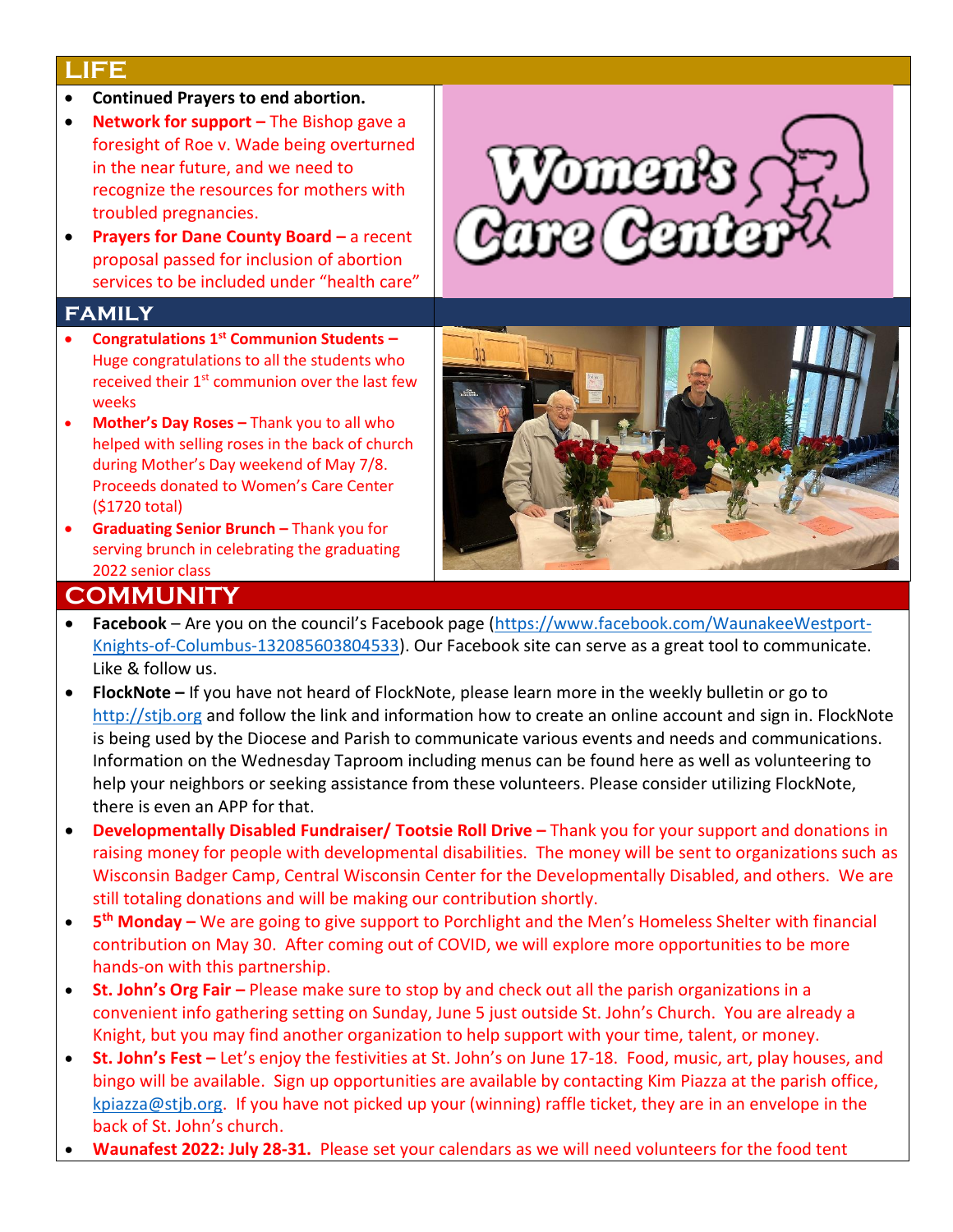### **FAITH**

- **KnightCast –** You have a new exclusive benefit called KnightCast. It is a professionally produced webcast series specifically designed to help Knights become better Catholics, better men, better husbands, and better fathers. Don't miss this opportunity to grow as a Knight and a man of faith. Sign up today! The one-time registration process is simple, and you can watch live or on-demand. Because this is an exclusive benefit, your membership number will be required. You can find it on your membership card. [Click here to register.](http://r20.rs6.net/tn.jsp?f=001jCyUlQNf2NYaesvIsZGohtJV8FYUlzxKVxZ4TE_GqJx4x8UOeaBY4rUuLhzP_glghLfKM5_382rpKDYv_Aa80-0rgcOydYGn-S09LhK1dJB4j67dzCsRdIaipRdXQq38HnewNnE5EbBzKFWZORzd-No8wZHWEge8BzaxWEZpbEKGLdvFeH-n48bkgoU9SIb0lScqvbuu3yw=&c=LHrS3DkFC5bHZA0GjSSuIuC_E5pyN9lvnmBDiD7weWhWcUZGR63uCA==&ch=SfWH1DEQS2YY5gq5hSKwQTKZmrmlVN3BB_qzJrdGde4vEnJZPn0onQ==)
- **Rosary on Mondays and Wednesdays at 7pm –** a rosary is held in the chapel every Monday and Wednesday at 7pm. Please consider joining.
- **Patriotic Rosary** Put on your calendar this special opportunity to pray for our country on Monday, May 30 at 7pm in the old chapel for Memorial Day. The Patriotic Rosary includes the reading of documents/speeches from some of our founding fathers and other notable historical figures. We also sing patriotic songs between each decade, and every prayer is specific to the roles in government or to respect each of the 50 states.
- **Into the Breach –** if you are interested in deepening your faith, please watch Into the Breach video series available at<https://www.kofc.org/en/campaigns/into-the-breach.html> . Each video is only 10 minutes long.
- **A Moment with Bishop Hying –** Every weekday, Bishop Hying records and posts online a 2-3 minute video reflecting on a timely topic. These are great videos that provide an intimate connection to our Bishop while deepening our faith. You can access the videos many ways
	- o Create an account on YouTube and subscribe to the Diocese of Madison (subscribe to STJB Waunakee too)
	- o Follow the Diocese of Madison on Facebook
	- o Go t[o https://madisondiocese.org/bishop](https://madisondiocese.org/bishop) and under "links" will take you to the daily video
- **Relevant Radio (App) –** tune into 1240 and listen to many relevant and timely discussion on our faith and social issues. You also have the ability to pray the Divine Mercy Chaplet at 3:00 every day, the family rosary at 7:00. There are also links to several prayers and devotions and daily readings. And yes there is an APP for that too.
- **Hike at Indian Lake –** The Hispanic community rented out the Indian Lake shelter on May 15 for a rosary hike after the 1pm mass and enjoyed socialization afterward (see photo right).
- **5 th Sunday Rosary –** Thank you for joining us at St. John's at 7:30am on Sunday, May 29.

# **MESSAGE FROM SUPREME CHAPLAIN**

**"If you love me, you will keep my commandments."** (Gospel for June 5, Jn 14:15)

Scripture makes it clear that actions speak louder than words. If we truly love Christ, we will act accordingly, living according to his commandments and the moral teachings of his Church. And we will do so remembering his commandment that we "love one another as I love you" (Jn 15:12). My brothers, let us recall that Jesus shows a particular love and care for the poor, the sick and the less fortunate in society, and resolve to do likewise with our actions as a sign of our love for him.

#### **Challenge by Supreme Chaplain Archbishop William E. Lori:**

This month, I challenge you to show your love for Christ by serving the poor and needy in a concrete, tangible way. Second, I challenge you to keep the commandment to love one another by participating in the Faith in Action Global Wheelchair Mission program, Habitat for Humanity program or Helping Hands program.

#### **Questions for Reflection:**

Do you truly love God? Does this love show in how you live and how you treat others? With family and other loved ones, do your "actions speak louder than words" in revealing your love for them?